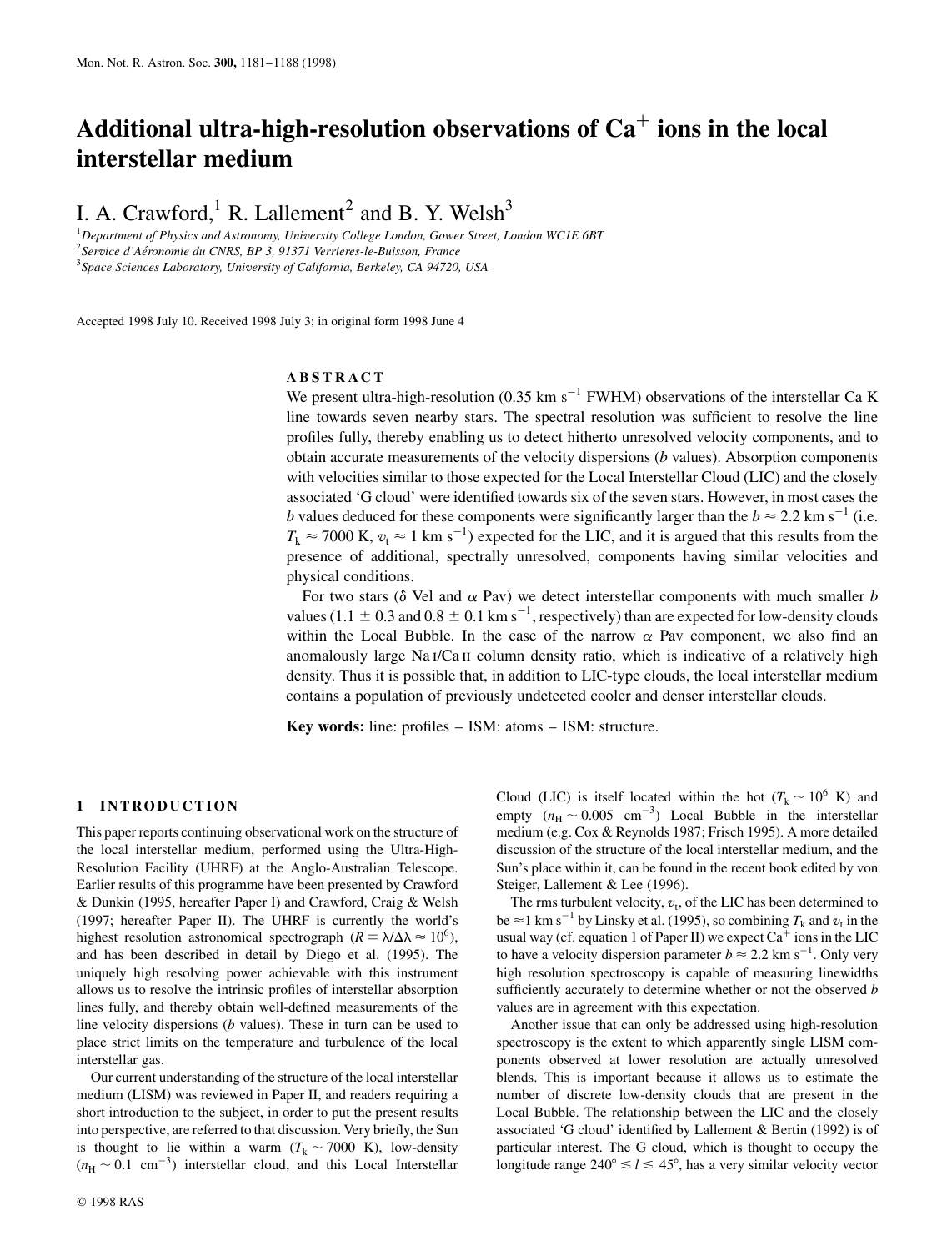| <b>Table 1.</b> List of nearby stars observed for the interstellar Ca K line using the UHRF. The distances are from the <i>Hipparcos</i> Catalogue (ESA 1997); $v_{\text{LIC}}$ and $v_{\text{G}}$ |
|----------------------------------------------------------------------------------------------------------------------------------------------------------------------------------------------------|
| are the projected heliocentric velocities of the Local Interstellar and G clouds towards each of these stars (Lallement et al. 1995; parentheses around a G cloud                                  |
| velocity indicate that the star lies outside the expected G-cloud longitude range).                                                                                                                |

| Star         |     | Sp.<br>Type       |       | b       | Dist<br>(pc)    | $v_{\rm{LIC}}$<br>(km s <sup>-</sup> | $v_{\rm G}$<br>$(km s-)$ | Date   | <b>Exposures</b><br>$(n \times s)$ |
|--------------|-----|-------------------|-------|---------|-----------------|--------------------------------------|--------------------------|--------|------------------------------------|
| $\alpha$ And | 2.1 | B8 IV             | 111.7 | $-32.8$ | $29.8 \pm 0.6$  | $+9.6$                               | $(+12.3)$                | Nov 96 | $2 \times 1200$                    |
| $\gamma$ Cet | 3.5 | A3V               | 168.9 | $-49.4$ | $25.1 \pm 0.6$  | $+21.0$                              | $(+24.7)$                | Nov 96 | $8 \times 1200$                    |
| $\delta$ Vel | 2.0 | A1V               | 272.1 | $-7.4$  | $24.4 \pm 0.2$  | $+2.6$                               | $+2.4$                   | Nov 96 | $5 \times 1200$                    |
| HR 4023      | 3.9 | A2V               | 274.3 | $+11.9$ | $31.5 \pm 0.5$  | $-0.8$                               | $-2.0$                   | Jun 97 | $3 \times 1200$                    |
| $\alpha$ Pay | 1.9 | B <sub>2</sub> IV | 340.9 | $-32.5$ | $56.2 \pm 2.2$  | $-15.2$                              | $-15.5$                  | Nov 96 | $2 \times 1200$                    |
| $\alpha$ Aql | 0.8 | A7V               | 47.7  | $-8.9$  | $5.14 \pm 0.02$ | $-17.3$                              | $-18.0$                  | Jun 97 | $3 \times 1200$                    |
| $\theta$ Peg | 3.5 | A2V               | 67.4  | $-38.7$ | $29.6 \pm 0.7$  | $-4.9$                               | $(-3.3)$                 | Jun 97 | $3 \times 1200$                    |

**Table 2.** Line profile parameters for the interstellar Ca K lines shown in Fig. 1.  $W_{\lambda}$  is the equivalent width; *b* is the velocity dispersion; *N* is the column density; and  $T_k^{\text{ul}}$  is the upper limit to the kinetic temperature determined from the *b* value (i.e. assuming zero turbulent contribution to the observed line profile). The last column indicates whether a component falls within  $\pm$ 1.5 km s<sup>-1</sup> of the predicted LIC or G cloud velocity for a given star (cf. Table 1; as for Table 1, parentheses indicate that the G cloud is not expected towards a given star, even though there is close agreement in velocity). All errors are 1*o* values.

| <b>Star</b>  | $v_{\text{helio}}$<br>$(km s^{-1})$                  | $W_{\lambda}$<br>(mA)                                 | b<br>$(km s^{-1})$                              | N<br>$(\times 10^{10}$ cm <sup>-2</sup> )             | $T_{k}^{\mathrm{ul}}$<br>$(\times 10^3 \text{ K})$ | Cloud         |
|--------------|------------------------------------------------------|-------------------------------------------------------|-------------------------------------------------|-------------------------------------------------------|----------------------------------------------------|---------------|
| $\alpha$ And | $+13.0 \pm 0.8$                                      | $2.22 \pm 0.42$                                       | $3.6 \pm 1.1$                                   | $1.99 \pm 0.50$                                       | $32.0 \pm 18.6$                                    | (G)           |
| $\gamma$ Cet |                                                      | $\leq 0.31$                                           | .                                               | $\leq 0.36$                                           |                                                    |               |
| $\delta$ Vel | $+1.3 \pm 0.4$<br>$+11.8 \pm 0.3$<br>$+15.6 \pm 0.1$ | $2.02 \pm 0.18$<br>$3.63 \pm 0.18$<br>$0.67 \pm 0.11$ | $4.2 \pm 0.5$<br>$3.7 \pm 0.4$<br>$1.1 \pm 0.3$ | $2.38 \pm 0.22$<br>$4.34 \pm 0.21$<br>$0.86 \pm 0.18$ | $43.3 \pm 9.6$<br>$33.3 \pm 6.9$<br>$3.0 \pm 1.6$  | LIC, G        |
| HR 4023      | $-1.7 \pm 0.2$<br>$+10.5 \pm 0.1$                    | $1.16 \pm 0.18$<br>$3.34 \pm 0.21$                    | $2.5 \pm 0.3$<br>$2.0 \pm 0.2$                  | $2.38 \pm 0.27$<br>$3.98 \pm 0.24$                    | $15.7 \pm 4.0$<br>$9.3 \pm 1.3$                    | LIC, G        |
| $\alpha$ Pav | $-19.6 \pm 0.1$<br>$-18.6 \pm 0.1$                   | $1.08 \pm 0.08$<br>$9.10 \pm 0.24$                    | $0.8 \pm 0.1$<br>$5.6 \pm 0.1$                  | $1.24 \pm 0.09$<br>$10.47 \pm 0.28$                   | $1.4 \pm 0.3$<br>$74.8 \pm 3.6$                    |               |
| $\alpha$ Aql | $-25.2 \pm 0.2$<br>$-18.7 \pm 0.2$                   | $0.34 \pm 0.08$<br>$1.44 \pm 0.12$                    | $1.5 \pm 0.4$<br>$3.6 \pm 0.4$                  | $0.40 \pm 0.08$<br>$1.43 \pm 0.11$                    | $5.2 \pm 2.5$<br>$30.9 \pm 6.6$                    | LIC, G        |
| $\theta$ Peg | $-4.2 \pm 0.2$                                       | $2.68 \pm 0.22$                                       | $2.8 \pm 0.3$                                   | $3.00 \pm 0.40$                                       | $19.5 \pm 4.0$                                     | $LIC$ , $(G)$ |

to the LIC (see Lallement et al. 1995 for details), and the absorption features arising from both clouds will generally be blended unless the spectral resolution exceeds  $R \approx 3 \times 10^5$ .

#### **2 O B S E RVAT I O N S**

The UHRF observations reported here were obtained in 1996 November and 1997 June, and details of individual exposures are given in Table 1. The detector was a Tektronix CCD ( $1024 \times 1024$ )  $24$ - $\mu$ m pixels). The spectrograph was used in conjunction with an image-slicer (Diego 1993), and the output was binned by a factor of eight perpendicular to the dispersion direction in order to reduce the readout noise associated with the broad spectrum that results. At the wavelength of the Ca K line  $(3933.663 \text{ Å})$ , the dispersion was 0.086 Å mm<sup>-1</sup>, giving a spectral coverage of 2.1 Å. The resolution, measured with a stabilized He–Ne laser, was  $0.35 \pm 0.01$  km s<sup>-1</sup> (FWHM), corresponding to a resolving power of  $R = 860000$ .

The CCD images were divided by a flat-field, and background light was measured from the interorder region and subtracted. Wavelength calibration was performed using a Th–Ar comparison lamp, and the wavelength-calibrated spectra were converted to the heliocentric velocity frame. Multiple exposures (Table 1) were then co-added, and the resulting spectra are shown in Fig. 1. All of these stars exhibit strong photospheric Ca K lines, the cores of which act as the local continua for the interstellar lines.

In addition, in an attempt to confirm the reality of a feature in the UHRF spectrum of one star ( $\alpha$  Pav; see Section 3.5 below), follow-up observations of the interstellar Na<sub>I</sub>  $D_2$  line were obtained using the European Southern Observatory's 1.4-m Coudé Auxiliary Telescope and CES spectrograph. The resolution used for this observation was  $R = 80,000$ , and the integration time was 400 s.

#### **3 RESULTS**

The interstellar line profiles obtained with the UHRF were fitted using a least-squares minimization (Levenberg–Marquardt) algorithm, developed within the igor-pro software environment (a WaveMetrics Inc. product). The wavelength  $(3933.663 \text{ Å})$  and oscillator strength  $(0.6346)$  of the Ca II K line were taken from Morton (1991).

The fitting procedure yielded heliocentric velocities, velocity dispersions and column densities for each identified absorption component, and these results are summarized in Table 2. In this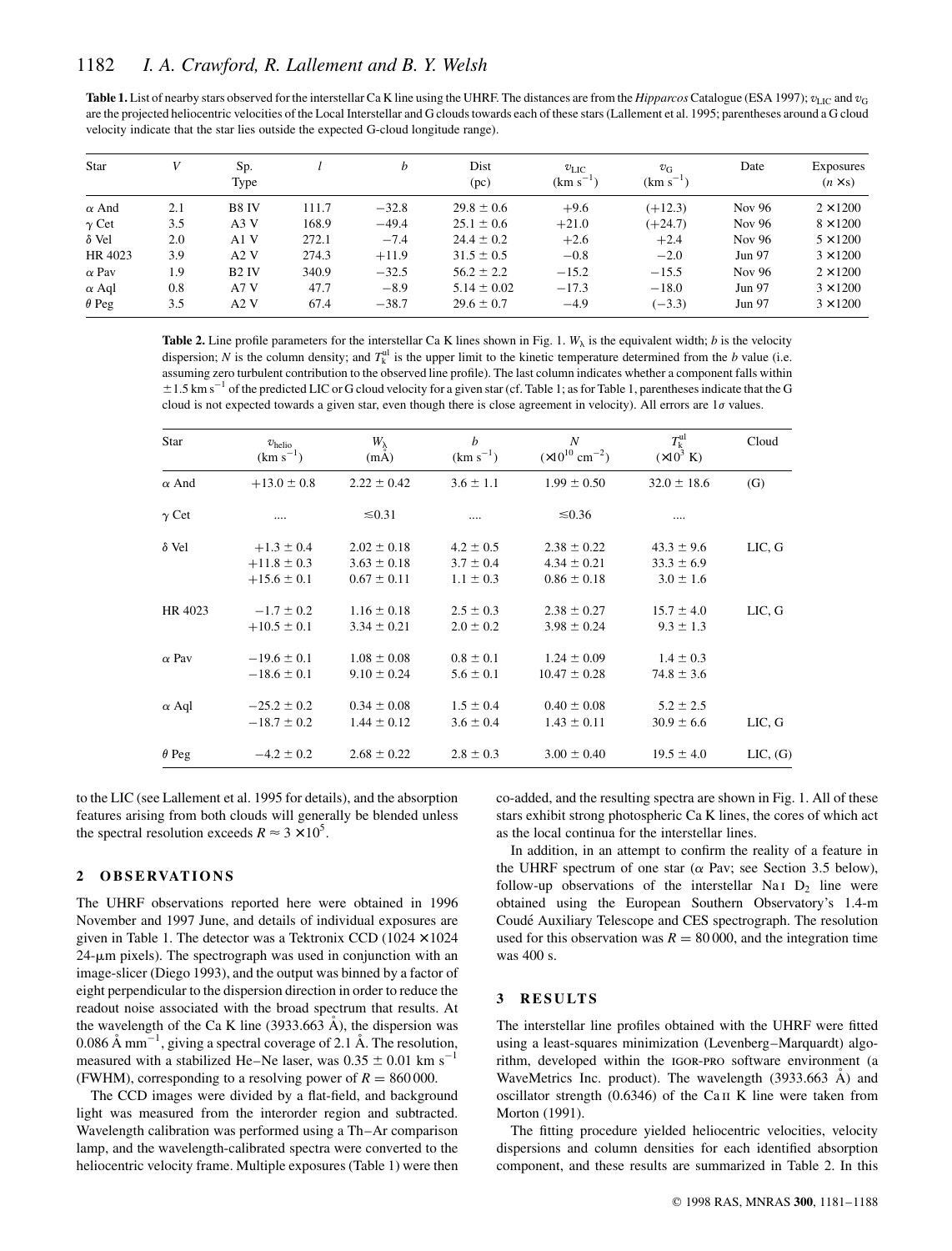

Heliocentric Velocity (km/s)

**Figure 1.** The interstellar Ca K lines observed with the UHRF. The observed data are plotted as histograms, and the best-fitting theoretical line profiles (Table 2) are shown superimposed. The smooth curves indicate the adopted fits to the broad stellar photospheric lines. The shallow peak in the centre of the  $\alpha$  And stellar line (a) is interpreted as chromospheric emission, and the complicated stellar profile for  $\alpha$  Pav (e) arises from the fact that this star is a double-lined spectroscopic binary.

section we briefly discuss the results obtained for each of the observed stars.

## 3.1  $\alpha$  **And**

A weak interstellar Ca K line was first reported towards  $\alpha$  And by Vallerga et al. (1993), and we re-observed it, at much higher resolution, primarily in order to determine the velocity structure and velocity dispersion. Our analysis of this line was complicated somewhat by the presence of a broad 'bump' in the core of the photospheric line, which we attribute to chromospheric emission. The weak interstellar line occurs in the red wing of this feature (Fig. 1a), which made it difficult to define the appropriate local continuum. Nevertheless, we note that our equivalent width  $(2.2 \pm 0.4 \text{ mA}, \text{Table 2})$  is essentially identical to the value of  $2.1 \pm 0.1$  mÅ obtained by Vallerga et al. (1993).

As will be seen from Tables 1 and 2, the velocity of this line  $(+13.0 \text{ km s}^{-1})$  does not correspond closely to the projected LIC velocity, and although it is close to the expected G-cloud velocity, the latter cloud is not expected to be present at this galactic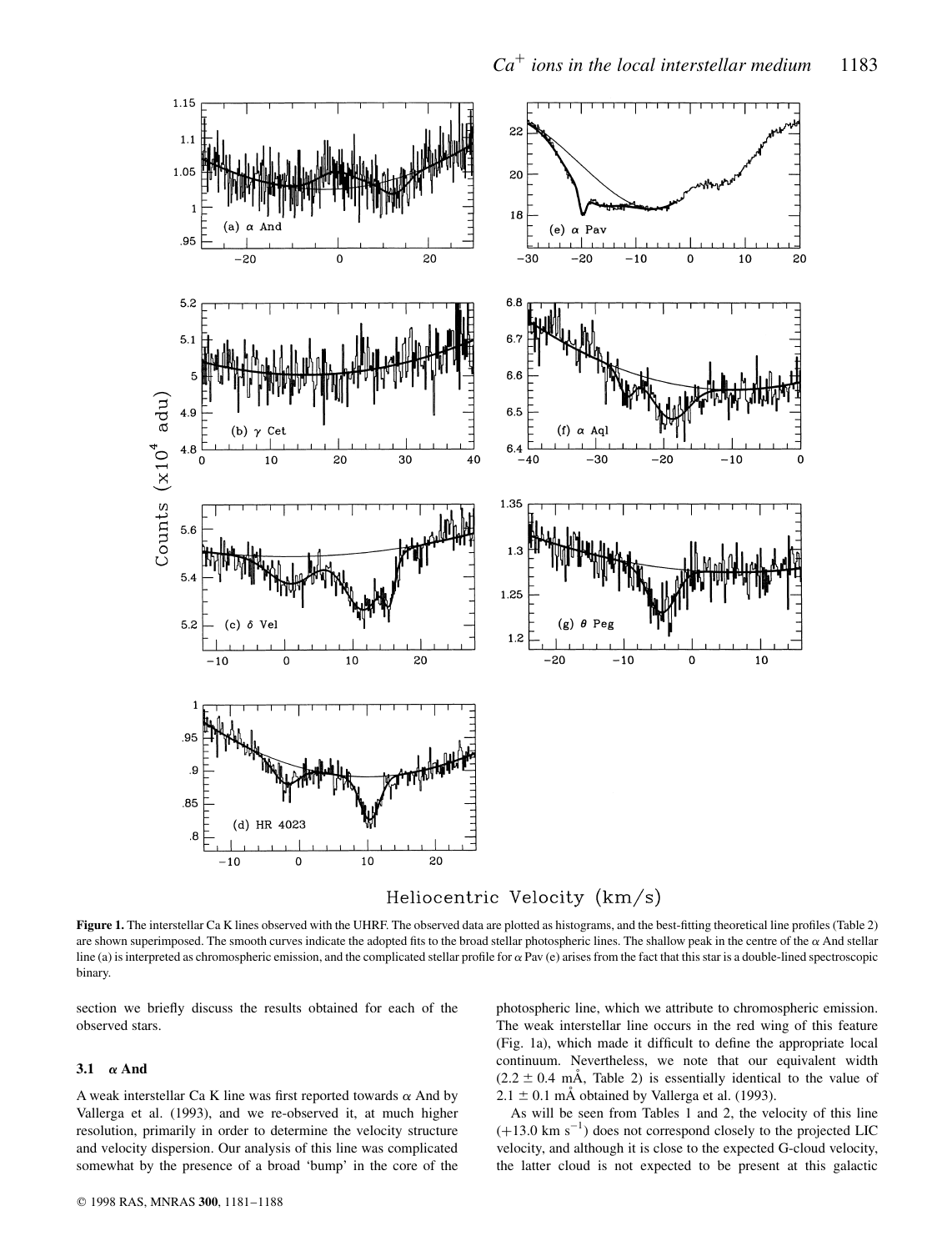

# Heliocentric Velocity (km/s)

Figure 2. Additional line profile models to illustrate that, for all stars where broad interstellar Ca K components were detected (Table 2), the observed line profiles are consistent with an LIC-like component blended with one or more similar components. See text for details.

longitude. Moreover, we obtain a very large *b* value for this line  $(3.6 \pm 1.1 \text{ km s}^{-1})$ , which, in the absence of significant turbulence, corresponds to an implausibly high temperature of 32.0  $\pm$  $18.6 \times 10^3$  K. However, we point out that the signal-to-noise (S/N) ratio of our present observations is such that we cannot exclude the possibility that the apparently single interstellar component towards  $\alpha$  And is in fact an unresolved blend. Indeed, additional line profile modelling (Fig. 2a) indicates that the observed absorption feature is consistent with a component at the LIC velocity ( $b \approx 2.0 \text{ km s}^{-1}$ ;  $N \approx 6 \times 10^9 \text{ cm}^{-2}$ ) blended with a similar, but somewhat broader ( $b \approx 3.0 \text{ km s}^{-1}$ ) and stronger  $(N \approx 1.5 \times 10^{10} \text{ cm}^{-2})$  component at  $v_{\text{helio}} \approx +14 \text{ km s}^{-1}$ . The *b* value and column density of the presumed LIC component would then be consistent with values derived for the LIC towards other stars. Of course, this argument would imply the presence of at least one additional local cloud along the 30-pc line of sight to  $\alpha$  And.

# 3.2  $\gamma$  Cet

 $\gamma$  Cet was observed because, like  $\alpha$  And and  $\theta$  Peg (see below), it lies in a direction where only LIC absorption is expected (Table 1). In the event, no Ca II absorption was detected, either at the LIC or any other velocity within our wavelength coverage (Fig. 1b; Table 2). However, we note that the limit placed on the LIC Ca II column density in this direction ( $N \leq 3.6 \times 10^9$  cm<sup>-2</sup>) is consistent with similar upper limits obtained for a number of other low column density LIC sightlines [e.g.  $\alpha$  Cen ( $N \le 5 \times 10^9$  cm<sup>-2</sup>, Crawford 1994);  $\alpha$  Eri ( $N \le 3 \times 10^9$  cm<sup>-2</sup>, Paper I);  $\gamma$  Oph ( $N \le 8 \times 10^9$ cm<sup>-2</sup>, Paper II), and  $\gamma$  Aqr ( $N = 8^{+2}_{-3} \times 10^9$  cm<sup>-2</sup>, Paper II).

### **3.3** d **Vel**

Interstellar Ca K lines towards  $\delta$  Vel were first reported by Lallement, Vidal-Madjar & Ferlet (1986), who employed a resolving power of  $R = 10^5$  (3 km s<sup>-1</sup> FWHM) and detected three components with heliocentric velocities of +2.5, +7.7 and +13.3  $km s^{-1}$  (their fig. 1b and table 3). By comparing their spectrum with the new UHRF data, it is clear that we have here resolved Lallement et al.'s +13.3 km  $s^{-1}$  component into two components (at +11.8 and +15.6 km s<sup>-1</sup>; Table 2 and Fig. 1c). Lallement et al.'s +2.5 km s<sup>-1</sup> component clearly corresponds to the one we detect at  $+1.3$  km s<sup>-1</sup> (Table 2). However, we find no convincing evidence in our data for the component identified at  $+7.7 \text{ km s}^{-1}$  by Lallement et al.; in our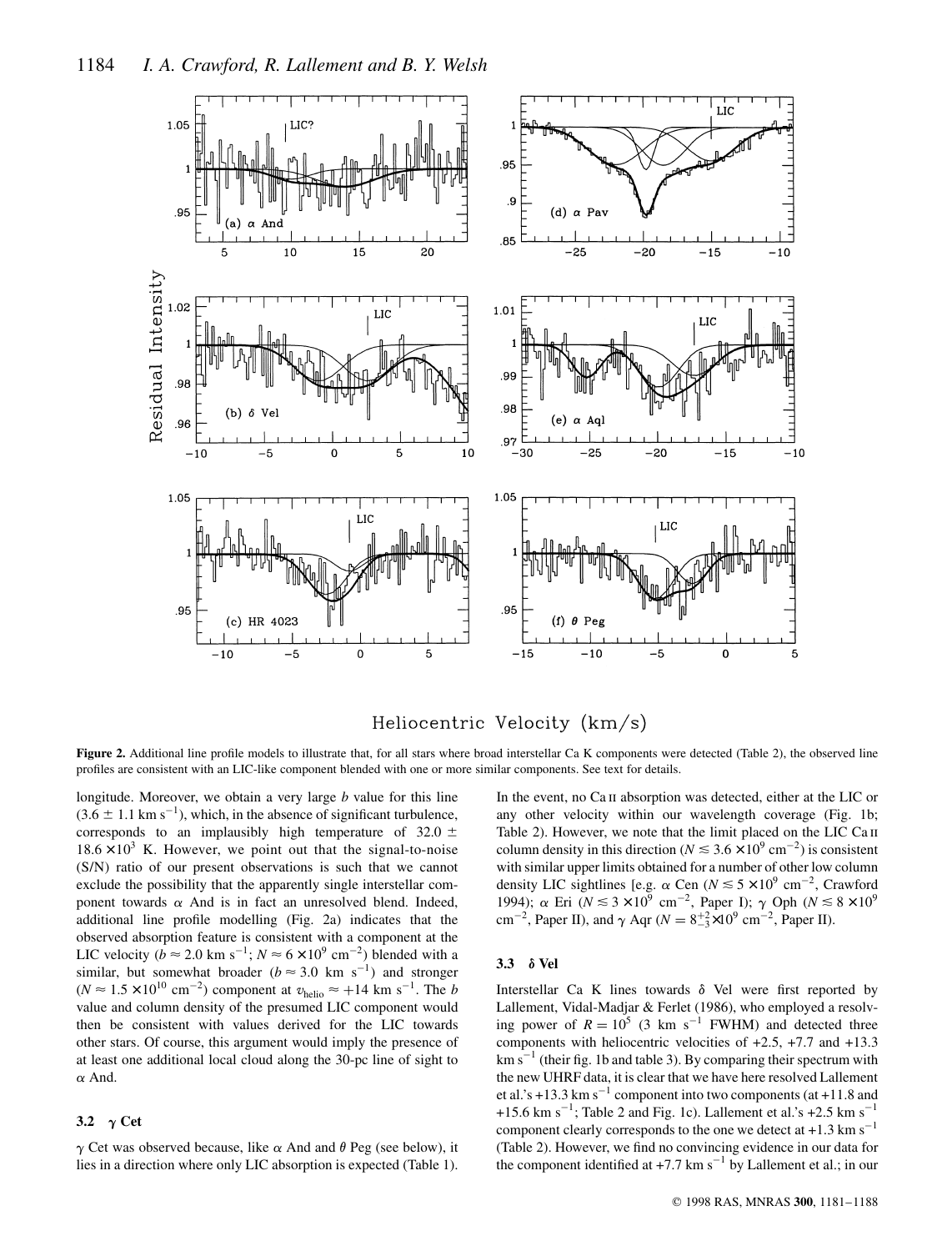spectrum, absorption at this velocity is well-modelled by the blue wing of the  $+11.8$  km s<sup>-1</sup> component (cf. Fig. 1c).

In this context it may be relevant that  $\delta$  Vel was identified as a 'Vega-like' star (i.e. a main-sequence star with an infrared excess resulting from circumstellar dust) by both Coté (1987) and Walker & Wolstencroft (1988). Other Vega-like stars, most notably  $\beta$ Pictoris (e.g. Lagrange-Henri et al. 1992), are known to exhibit variable circumstellar absorption lines. Thus it may be that the +7.7  $km s<sup>-1</sup>$  component identified by Lallement et al. (1986) was a transient circumstellar absorption event. Additional observations will be required to explore this possibility further.

The  $+1.3$  km s<sup>-1</sup> component can plausibly be identified with the LIC on velocity grounds (Table 1). However, the *b* value (4.2  $\pm$  0.5  $km s<sup>-1</sup>$ ) is probably unrealistically large for a single cloud in the local interstellar medium, and it is likely that unresolved blends are still present. One possibility is that the LIC is blended with the G cloud, although, as these are expected to have very similar projected velocities (Table 1), this is unlikely to account fully for the observed width of this component. It is easy to show (Fig. 2b) that the observed profile of the +1.3 km s<sup>-1</sup> feature towards  $\delta$  Vel is consistent with an LIC component  $[v_{helio} \approx +2.6 \text{ km s}^{-1}; b \approx 2.5$ km s<sup>-1</sup>;  $\log N$ (cm<sup>-2</sup>)  $\approx$  10.10] blended with a very similar component (having essentially identical *b* and *N* values) at  $v_{helio} \approx -1.0$  $km s<sup>-1</sup>$ . If this interpretation is correct it further illustrates the complexity of the LISM, with no less than four discrete clouds (including the LIC) present over the 24-pc path length to  $\delta$  Vel.

Perhaps the most interesting of the present results for  $\delta$  Vel is the detection of a *narrow*  $(b = 1.1 \pm 0.3$  km s<sup>-1</sup>) component at  $v_{helio} = +15.6$  km s<sup>-1</sup>. The corresponding temperature upper limit of  $3000 \pm 1600$  K (Table 2) is significantly less than is generally found in the local interstellar medium ( $T_k \approx 7000$  K). As we show below (Section 3.5),  $\alpha$  Pav also exhibits an anomalously narrow interstellar Ca K line, and we discuss the implications of these observations in Section 4.2.

#### **3.4 HR 4023**

Interstellar Ca K lines towards HR 4023 were observed by Bertin et al. (1993) at a resolving power of  $R = 10^5$ . They detected two discrete absorption components, at  $v_{helio} = -4.5 \pm 1.5$  and  $+9.3 \pm 1.5$  km s<sup>-1</sup> (cf. their fig. 3 and table 1), which clearly correspond to the  $-1.7$  and  $+10.5$  km s<sup>-1</sup> components detected here (Fig. 1d; Table 2). HR 4023 lies in a direction where both the LIC and G clouds might be expected, and it is interesting that the  $-1.7$  km s<sup> $-1$ </sup> component falls between the projected velocities of both clouds (Table 1). Although the velocity dispersion of the  $-1.7$  km s<sup>-1</sup> component ( $b = 2.5 \pm 0.3$  km s<sup>-1</sup>) is only marginally higher than would be expected for the LIC ( $b \approx 2.2$  km s<sup>-1</sup>; Section 1), it is nevertheless of interest to determine whether the observed profile of this component is consistent with an LIC/G cloud blend.

Additional line profile modelling (Fig. 2c) was performed to test this possibility. It was found that, within the limits imposed by the S/N ratio of the data, it is possible to model the  $-1.7$  km s<sup>-1</sup> component with an LIC-like component  $[v_{helio} \approx -0.8 \text{ km s}^{-1}; b \approx$ 1.5 km s<sup>-1</sup>;  $\log N$ (cm<sup>-2</sup>)  $\approx$  9.80] and a second component described by  $v_{\text{helio}} \approx -2.5 \text{ km s}^{-1}; b \approx 2.0 \text{ km s}^{-1};$  $\log N$ (cm<sup>-2</sup>)  $\approx$  10.30. This latter component lies within  $0.5$  km s<sup>-1</sup> of the expected G cloud velocity, and may plausibly be identified with it. Thus this component is a possible example of an LIC/G cloud blend, although as two discrete components have not been resolved this interpretation is not unique (the profile would be equally consistent with the presence of a velocity gradient through the LIC towards HR 4023).

#### **3.5** a **Pav**

Welsh et al. (1997) searched for interstellar Ca II towards  $\alpha$  Pav at a resolving power of 67 000, but only recorded an equivalent width upper limit of  $2.3 \text{ mA}$ . Given the relatively large distance of  $56 \text{ pc}$ (Table 1), this non-detection was rather surprising, and the star was included in our list of UHRF targets in the hope of detecting weak LISM components that had been missed in previous work owing to a lack of spectral resolution. The star is a double-lined spectroscopic binary, and the complex stellar line profiles that result makes defining the local continuum for interstellar lines particularly difficult. The UHRF spectrum is shown in Fig. 1(e), where we interpret most of the broad structure as resulting from the blending of the two stellar Ca K lines. Nevertheless, relative to our best estimate of the blue wing of the stellar line profile (smooth curve in Fig. 1e), additional absorption is present, which we attribute to interstellar material. It seems clear that there are at least two discrete interstellar components present towards  $\alpha$  Pav, one very broad ( $b \approx 5.6 \text{ km s}^{-1}$ ) and the other very narrow ( $b \approx 0.8 \text{ km s}^{-1}$ ; Table 2). We will discuss these two components separately below.

#### *3.5.1 The narrow component*

The detection of such a narrow component in the LISM is particularly surprising. The kinetic temperature upper limit,  $T_k^{\text{ul}}$ , corresponding to  $b = 0.8 \pm 0.1$  km s<sup>-1</sup> is only 1400  $\pm$  300 K (Table 2), which is far below the temperature of  $T_k \approx 7000$  K expected for clouds within the LISM. Moreover, this cloud must be significantly less turbulent than the LIC, as the upper limit to  $v_t$  (obtained by assuming  $T_k = 0$ ) is only  $0.6 \pm 0.1$  km s<sup>-1</sup>. Given that turbulence must be present to some extent, the actual values of both  $T_k$  and  $v_t$ must lie somewhere below these rigorous upper limits.

In an attempt to constrain the properties of this cloud further, observations of the Na i D lines were performed at the European Southern Observatory (Section 2). The region of the Na  $D_2$  line is shown in Fig. 3. It is apparent that a narrow interstellar Na<sub>I</sub> line is clearly present, superimposed on the stellar C  $\text{II}$   $\lambda$ 5889.78 line (note that this line is much stronger than the stellar Na  $D_2$  line in early B stars; e.g. Crawford 1990). In order to define the local continuum for the weak interstellar  $D_2$  line, the stellar C  $\text{II}$  lines were fitted by two Gaussians (smooth curves in Fig. 3). Relative to this local



**Figure 3.** The interstellar Na<sub>I</sub> D<sub>2</sub> line towards  $\alpha$  Pav observed from ESO  $(R = 80000)$ . Note the narrow interstellar D<sub>2</sub> line superimposed on the photospheric  $C \text{II}$   $\lambda$ 5889.79 line. The smooth curve is a two-component Gaussian fit to the stellar lines, and defines the local continuum for the interstellar line.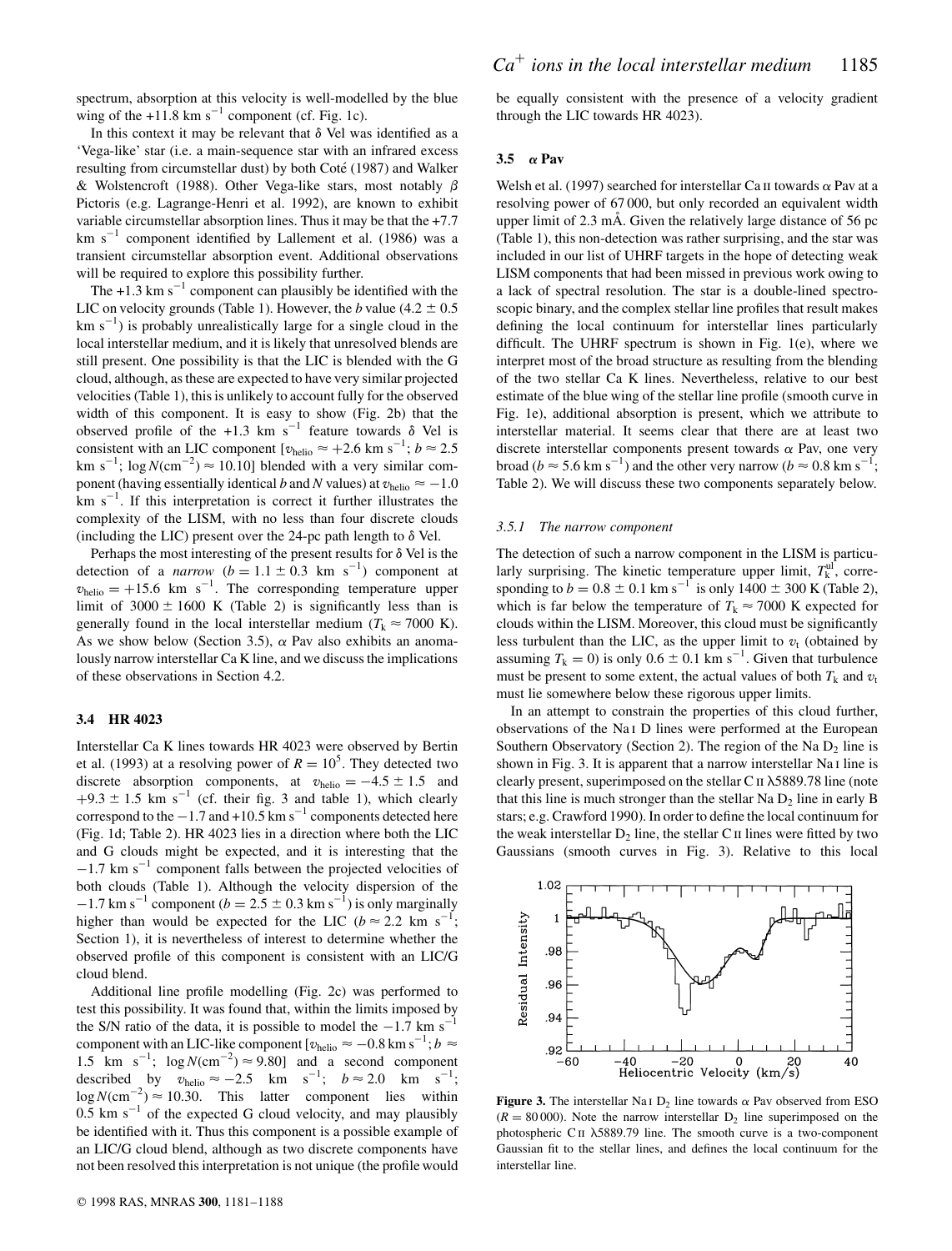continuum, the interstellar  $D_2$  line has an equivalent width of  $W_{\lambda} = 2.8 \pm 0.2$  mÅ, and a heliocentric radial velocity of  $v_{helio} = -19.4 \pm 0.2$  km s<sup>-1</sup> (all 1 $\sigma$  errors). We note that, within the errors, the velocity of the interstellar  $D<sub>2</sub>$  line agrees exactly with that of the narrow Ca K line (Fig. 1e; Table 2).

The  $D<sub>2</sub>$  equivalent width corresponds to a Na<sub>I</sub> column density of  $1.46 \pm 0.23 \times 10^{10}$  cm<sup>-2</sup>. When combined with the Ca<sub>II</sub> column density of this component (Table 2), this yields a Na i/Ca ii column density ratio of  $1.2 \pm 0.2$ . This is a large ratio for the low-density clouds within the Local Bubble, for which Bertin et al. (1993) found an average value of 0.22 (with an upper limit of 0.2 for the LIC itself). It is well known that the Na i/Ca ii ratio is a good indicator of cloud density, owing to the strong density dependence of Ca depletion (e.g. Barlow 1978; Phillips, Pettini & Gondhalekar 1984; Crawford 1992, and references therein). The relatively large Na<sub>I</sub>/Ca<sub>II</sub> ratio of this component therefore implies an origin in significantly denser gas than is typical for the LISM, which is consistent with the anomalously narrow linewidth, and correspondingly low temperature, noted above.

#### *3.5.2 The broad component*

The width of the broad ( $b \approx 5.6 \text{ km s}^{-1}$ ) component present in the spectrum of  $\alpha$  Pav corresponds to an implausibly high temperature for the LISM  $(T_k^{\text{ul}} = 75\,000 \text{ K}$ ; Table 2). Thus, as for most of the other sightlines discussed in this paper, it appears most likely that this large *b* value results from a number of unresolved components blended together. As we expect the LIC to be present towards this star (Table 1), it is of interest to determine whether or not the broad feature is consistent with a LIC component blended with others.

Additional line profile modelling was therefore performed (Fig. 2d). It was found that the observed profile will accommodate an LIC-like component  $[v_{helio} \approx -15.0 \text{ km s}^{-1}; b \approx 2.5 \text{ km s}^{-1};$  $\log N$ (cm<sup>-2</sup>)  $\approx$  10.48], but that two other similar components  $[v_{helio} \approx -22.0 \text{ km s}^{-1}; b \approx 2.8 \text{ km s}^{-1}; \log N(\text{cm}^{-2}) \approx 10.58$ and  $v_{\text{helio}} \approx -18.5.0 \text{ km s}^{-1}$ ;  $b \approx 2.2 \text{ km s}^{-1}$ ;  $\log N(\text{cm}^{-2}) \approx$ 10:48] are required in addition to the narrow component discussed above. Note that although the G cloud is also expected to be present towards this star, the velocities of the LIC and G clouds differ by only 0.3 km  $s^{-1}$  (Table 1), making it impossible to determine whether both clouds are in fact present within the feature labelled 'LIC' in Fig. 2(d). We merely note that, if we assume the LIC to be present, then *at least* two other clouds with similar properties are present along the 56-pc line of sight to  $\alpha$  Pav, in addition to the much cooler cloud discussed in Section 3.5.1.

#### **3.6** a **Aql**

A high-resolution  $(R = 10^5)$ , high S/N ratio, spectrum of the interstellar Ca K line lowards  $\alpha$  Aql was obtained by Ferlet, Lallement & Vidal-Madjar (1986; see also Lallement et al. 1986). The total equivalent width obtained by Lallement et al. (1986) was  $1.7 \text{ mA}$  (cf. their table 1), which is essentially identical to the value of  $1.78 \pm 0.14$  mÅ obtained here (Table 1).

The earlier observations clearly showed evidence of at least two velocity components towards  $\alpha$  Aql (at  $v_{helio} \approx -26$  and  $-20$  $km s<sup>-1</sup>$ ). Moreover, based on a careful analysis of the line profile, Ferlet et al. (1986) argued convincingly that the stronger of these components (at  $-20 \text{ km s}^{-1}$ ) is probably an unresolved blend. Thus, they argued for a minimum of three discrete velocity components along the very short (5-pc) line of sight to the star. This conclusion is supported by *HST*–GHRS observations of interstellar Fe II and Mg<sub>II</sub> (Lallement et al. 1995) which are also most easily interpreted in terms of three discrete velocity components.

Given this evidence for three velocity components towards  $\alpha$ Aql, we had expected that the higher resolution UHRF data would have resolved these directly. However, as is clear from Fig. 1(f), within the limits of the S/N ratio of the present data, we have not resolved the main  $(-18.7 \text{ km s}^{-1})$  component into the two subcomponents inferred from the earlier observations. However, it is true that the very large *b* value  $(3.6 \text{ km s}^{-1})$  obtained for this component implies an implausibly high kinetic temperature for the absorbing material (Table 2), and the most straightforward explanation is that unresolved velocity structure is present.

Additional line profile modelling (Fig. 2e) indicates that the observed  $-18.7$  km s<sup>-1</sup> component is indeed consistent with the presence of two subcomponents, one of which lies at the anticipated LIC velocity of  $-17.3 \text{ km s}^{-1}$ . We note that the fact that these two hypothesised components are blended, even at a resolving power of  $R \approx 9 \times 10^5$ , places a lower limit of  $b \gtrsim 1.5$  km s<sup>-1</sup> ( $T_k^{\text{ul}} \gtrsim 5400$  K) on the velocity dispersions, because otherwise we would have resolved them easily. The fit shown in Fig. 2(e) consists of components having the following parameters:  $v_{helio} = -19.9$ km s<sup>-1</sup>,  $b = 2.0 \pm 0.4$  km s<sup>-1</sup>,  $\log N(\text{cm}^{-2}) = 9.85$  and  $v_{\text{helio}} =$  $-17.3 \text{ km s}^{-1}$ ,  $b = 2.2 \pm 0.4 \text{ km s}^{-1}$ ,  $\log N(\text{cm}^{-2}) = 9.75$ . We note that both of these components have *b* values ( $\approx$  2 km s<sup>-1</sup>) consistent with the temperature and turbulence expected for the local interstellar clouds (cf. Section 1).

#### **3.7**  $\theta$  **Peg**

A search was made for the interstellar Na D lines towards  $\theta$  Peg by Welsh et al. (1994), but they only recorded an upper limit of 1 mÅ for the  $D_1$  line. Here we have clearly detected an interstellar Ca K component with a heliocentric velocity  $(-4.2 \text{ km s}^{-1})$ , within 1  $km s<sup>-1</sup>$  of that expected for the LIC along this line of sight (cf. Table 1). However, as for the other stars discussed in this paper, the observed velocity dispersion ( $b = 2.83 \pm 0.29$  km s<sup>-1</sup>) is somewhat broader than would be expected for a cloud with the physical conditions expected for the LIC. Therefore, for this star also, there remains the possibility that the LIC component is blended with that of another nearby cloud to produce the observed absorption line.

Additional line profile modelling (Fig. 2f) indicates that it is possible to explain the observed profile in terms of an unresolved blend of two clouds, of which one is at (or very near) the expected LIC velocity. Specifically, we find that the profile can be well fitted by an LIC component  $[v_{helio} \approx -5.2 \text{ km s}^{-1}; b \approx 1.8 \text{ km s}^{-1};$  $\log N$ (cm<sup>-2</sup>)  $\approx$  10.30] with a second component described by similar parameters  $[v_{helio} \approx -2.5 \text{ km s}^{-1}; b \approx 1.5 \text{ km s}^{-1};$  $\log N$ (cm<sup>-2</sup>)  $\approx 10.04$ ].

#### **4 DISCUSSION**

In this section we elaborate on two aspects of the present results which have a bearing on the structure of the local interstellar medium: the nature of the broad ( $b \ge 3$  km s<sup>-1</sup>) components and their relation to the LIC and G clouds, and the implications of the very narrow ( $b \lesssim 1\ {\rm km\,s}^{-1}$ ) components detected towards two stars.

#### **4.1 The broad LISM components**

Most of the stars observed here were found to exhibit fairly broad  $(b \ge 3$  km s<sup>-1</sup>) components (Table 2). The detection of so many broad components was surprising, as the observed *b* values imply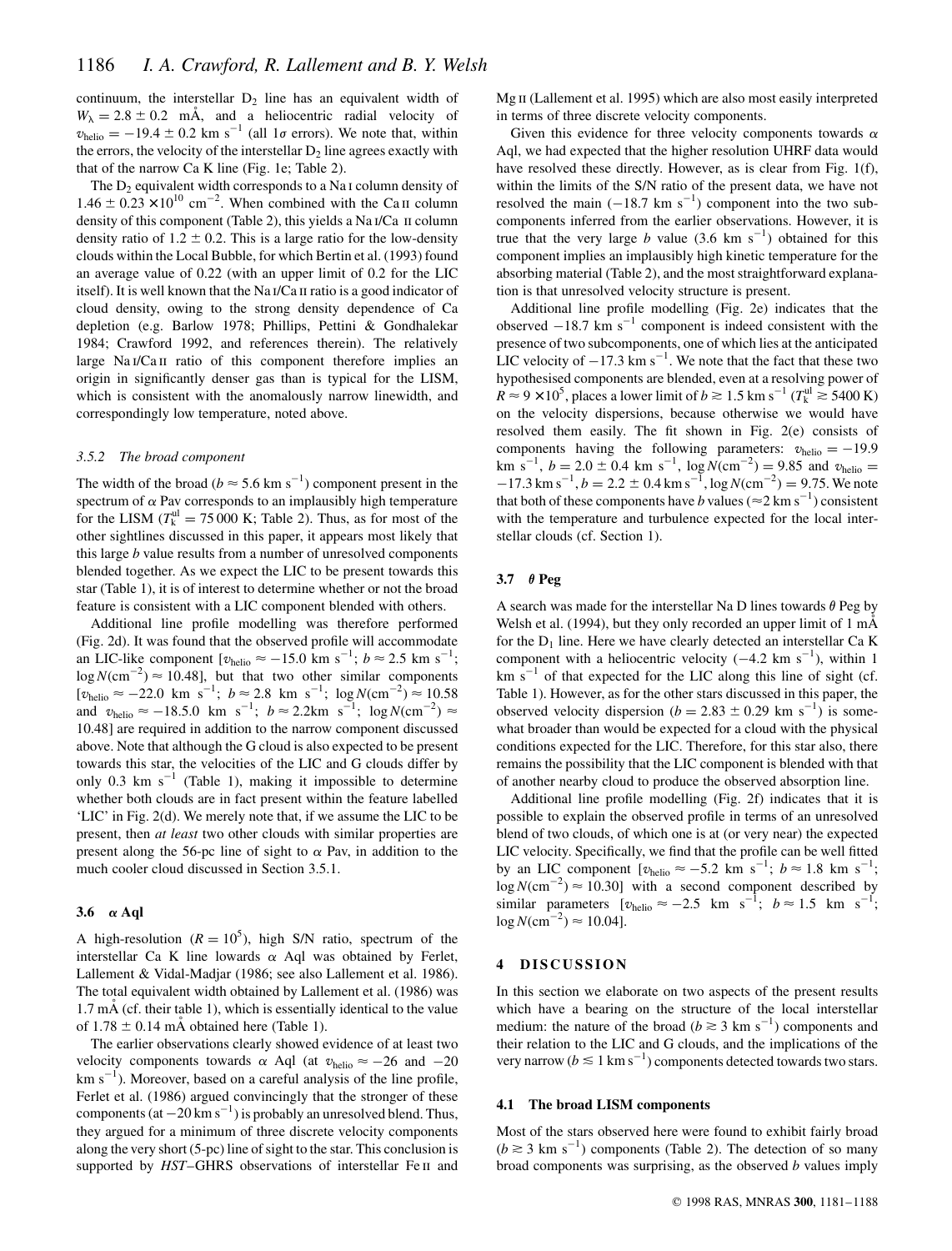implausibly high kinetic temperatures and turbulent velocities. However, in every case we have been able to show that the line profiles of these components are consistent with an LIC component blended with one or more clouds having similar physical conditions (Fig. 2). Of course, this interpretation would significantly increase the number of individual discrete clouds present within the Local Bubble.

Rather disappointingly, in spite of the very high spectral resolution at our disposal, we have not been able to discriminate uniquely between the LIC and G clouds for those sightlines (in the general direction of the Galactic Centre) where both clouds might be expected. This is because the small velocity difference (generally  $\leq 1$  km s<sup>-1</sup>; Table 2) and the relatively broad linewidths ( $b \approx 2$ )  $km s<sup>-1</sup>$ ) expected for both clouds make blending of the line profiles inevitable. Thus, although in most cases we have been able to show that the observed line profiles are *consistent* with the presence of a G cloud component blended with that of the LIC, we have not been able demonstrate the separate existence of the latter cloud as a discrete entity.

#### **4.2 The narrow LISM components**

In the present work we have identified two stars,  $\delta$  Vel and  $\alpha$  Pav, with interstellar components having much smaller *b* values  $(1.1 \pm 0.3$  and  $0.8 \pm 0.1$  km s<sup>-1</sup>, respectively) than expected for low-density clouds within the Local Bubble. In the case of the  $\alpha$  Pav component (Section 3.5.1) we also find an anomalously large Na i/ Ca II column density ratio, which we take to be indicative of a relatively high spatial density.

Only very high resolution spectroscopy, such as is achievable with the UHRF, is able to detect lines that are simultaneously very weak ( $W_{\lambda} \lesssim 1$  mÅ) and very narrow ( $b \lesssim 1$  km s<sup>-1</sup>). Thus, there is a possibility that earlier, lower resolution surveys may have missed a population of cool, relatively dense, but low column density, clouds (or cloud cores) within the Local Bubble. However, as such cool clouds are not expected to be stable within this environment, it is important to determine whether they actually lie within the confines of the Local Bubble itself, or are associated with denser gas at its boundary. In fact,  $\alpha$  Pav ( $l = 341^{\circ}$ ,  $D = 56$  pc) lies in a direction, and at a distance, such that the line of sight may have traversed the Local Bubble and crossed the boundary of the neighbouring Sco– Cen Bubble. The Sco–Cen Bubble is known to be surrounded by an H<sub>I</sub> shell which may approach to within 50 pc of the Sun in this direction, and is known to be thicker at negative galactic latitudes (e.g. Cox & Reynolds 1987; de Geus 1991, and references therein). Thus it is possible that the narrow absorption component towards  $\alpha$ Pav is associated with this structure, and does not arise within the Local Bubble. However, we note that as the column density of this component is much smaller than usually found for stars beyond the Local Bubble, this interpretation may require the star to be actually located *within* the Sco–Cen shell. Observations of stars close to  $\alpha$ Pav on the sky, but at a range of distances, will be required to test this possibility.

It is more difficult to explain the anomalously narrow component towards  $\delta$  Vel ( $l = 272^{\circ}$ ,  $D = 24$  pc), as this star lies well within the confines of the Local Bubble. Indeed, it is difficult to avoid the conclusion that the present observations imply the presence of a relatively cool ( $T_k < 4600 \text{ K}$ ) and quiescent ( $v_t < 0.8 \text{ km s}^{-1}$ ) cloud within the Local Bubble (although, for the reasons discussed in Section 3.3, we cannot completely rule out the possibility that this component is circumstellar). It would be of considerable interest to obtain a Na<sub>I</sub> spectrum of this component, in order to determine

whether, like the narrow  $\alpha$  Pav component, it too has a large Na<sub>I</sub>/ Ca II ratio. Clearly, if the presence of a cool, relatively dense, cloud towards  $\delta$  Vel can be demonstrated, it would re-open the question of the physical location of the narrow  $\alpha$  Pav component, and thus the possibility that a significant population of such clouds exists within the Local Bubble.

#### **5 CONCLUSIONS**

We have used the Ultra-High-Resolution Facility (UHRF) to study the interstellar Ca K lines towards seven nearby stars. The spectral resolution (0.35 km  $s^{-1}$  FWHM) has enabled us to resolve the intrinsic line profiles fully. This has allowed us to detect previously unresolved velocity components, and to obtain accurate measurements of the velocity dispersions (*b* values) of clouds within the LISM. Our main conclusions are as follows.

(i) Weak interstellar Ca K lines were detected towards all but one star ( $\gamma$  Cet). However, the column density upper limit obtained for  $\gamma$ Cet  $(3.6 \times 10^{9} \text{ cm}^{-2})$  is probably still consistent with the presence of the LIC in this direction, although it is noteworthy that there appear to be no other clouds along the 24-pc line of sight.

(ii) Most of the stars were found to exhibit fairly broad ( $b \ge 3$ ) km  $s^{-1}$ ) components, which at first sight seem to imply implausibly high kinetic temperatures and turbulent velocities. However, in every case we have been able to show that the line profiles of these components are consistent with a LIC-like component, blended with one or more other components having similar physical conditions (Fig. 2).

(iii) We have not been able to discriminate uniquely between the LIC and G clouds for those sightlines where both clouds might have been expected. Thus, although in general the observed line profiles are *consistent* with the presence of both clouds, we have not been able to demonstrate the existence of the G cloud as a separate entity.

(iv) Two stars ( $\delta$  Vel and  $\alpha$  Pav) were found to exhibit components with much smaller *b* values  $(1.1 \pm 0.3 \text{ and } 0.8 \pm 0.1 \text{ km s}^{-1})$ , respectively) than is expected for low-density clouds within the Local Bubble. In the case of the narrow  $\alpha$  Pav component we also find an anomalously large Na i/Ca ii column density ratio, which we take to be indicative of a relatively high density. It is important to constrain the physical locations of these clouds further in order to determine whether the Local Bubble contains a population of cooler and denser clouds that have been missed by lower resolution surveys.

# **ACKNOWLEDGMENTS**

We are grateful to PATT for the award of telescope time. IAC thanks PPARC for financial support.

#### **REFERENCES**

Barlow M. J., 1978, MNRAS, 183, 417 Bertin P., Lallement R., Ferlet R., Vidal-Madjar A., 1993, A&A, 278, 549 Coté J., 1987, A&A, 181, 77 Cox D. P., Reynolds R. J., 1987, ARA&A, 25, 303 Crawford I. A., 1990, Observatory, 110, 145 Crawford I. A., 1992, MNRAS, 259, 47 Crawford I. A., 1994, Observatory, 114, 288 Crawford I. A., Dunkin S. K., 1995, MNRAS, 273, 219 (Paper I) Crawford I. A., Craig N., Welsh B. Y., 1997, A&A, 317, 889 (Paper II) de Geus E. J., 1991, A&A, 262, 258 Diego F., 1993, Appl. Opt., 32, 6284